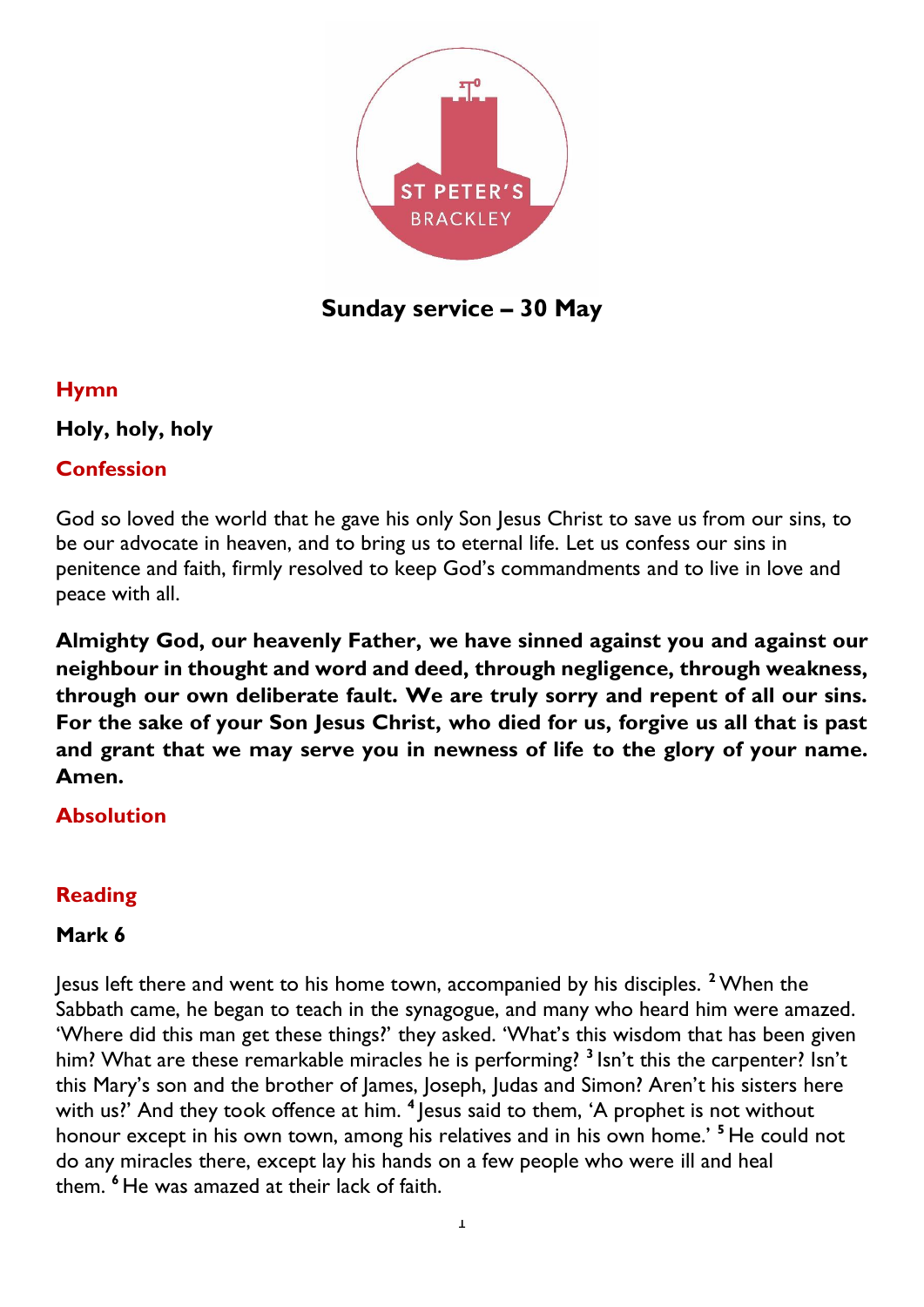Then Jesus went around teaching from village to village. **<sup>7</sup>** Calling the Twelve to him, he began to send them out two by two and gave them authority over impure spirits. **<sup>8</sup>** These were his instructions: 'Take nothing for the journey except a staff – no bread, no bag, no money in your belts. **<sup>9</sup>**Wear sandals but not an extra shirt. **<sup>10</sup>**Whenever you enter a house, stay there until you leave that town. **<sup>11</sup>** And if any place will not welcome you or listen to you, leave that place and shake the dust off your feet as a testimony against them.' **<sup>12</sup>** They went out and preached that people should repent. **<sup>13</sup>** They drove out many demons and anointed with oil many people who were ill and healed them.

# **Sermon**

# **Creed**

**We believe in one God, the Father, the Almighty, maker of heaven and earth, of all that is, seen and unseen.** 

**We believe in one Lord, Jesus Christ, the only Son of God, eternally begotten of the Father, God from God, Light from Light, true God from true God, begotten, not made, of one Being with the Father; through him all things were made. For us and for our salvation he came down from heaven, was incarnate from the Holy Spirit and the Virgin Mary and was made man. For our sake he was crucified under Pontius Pilate; he suffered death and was buried. On the third day he rose again in accordance with the Scriptures; he ascended into heaven and is seated at the right hand of the Father. He will come again in glory to judge the living and the dead, and his kingdom will have no end.**

**We believe in the Holy Spirit, the Lord, the giver of life, who proceeds from the Father and the Son, who with the Father and the Son is worshipped and glorified, who has spoken through the prophets.** 

**We believe in one holy catholic and apostolic Church. We acknowledge one baptism for the forgiveness of sins. We look for the resurrection of the dead, and the life of the world to come. Amen.**

# **Prayers**

**Hymn**

# **Mighty to Save**

# **Communion**

The Lord is here. **His Spirit is with us.** Lift up your hearts. **We lift them to the Lord.**

Let us give thanks to the Lord our God. **It is right to give thanks and praise.**

Father, you made the world and love your creation. You gave your Son Jesus Christ to be our Saviour. His dying and rising have set us free from sin and death. And so we gladly thank you, with saints and angels praising you, and saying: **Holy, holy, holy Lord, God of power**